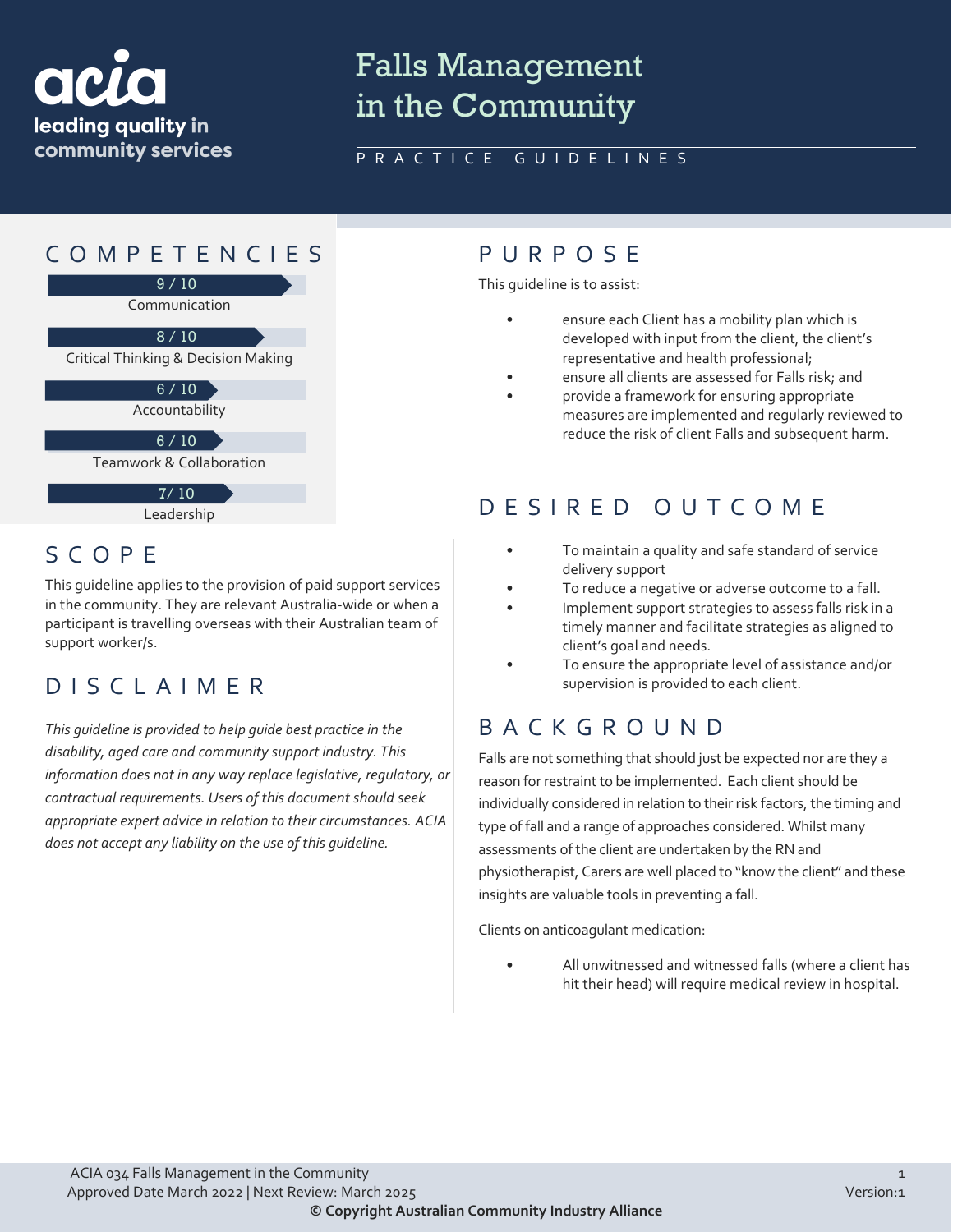### DEFINITIONS & SUPPORTING INFORMATIO N

**Community Supports and/or Services** is defined as the provision of paid supports and services in a service user's home or community. It includes but is not limited to, the following activities of daily living:

- personal care or support
- housework or domestic assistance
- transport assistance
- community access
- social support
- nursing services
- clinical supports
- gardening and home maintenance
- palliative care
- respite care

**Support Worker** - A paid person who assists people to perform tasks of daily living so as to participate in social, family and community activities in the person's home and their community. Support Workers have been commonly known in the past as attendant care worker, disability worker, aged care worker, community worker, homecare worker, care worker or paid carer.

**Service Provider** - Organisation or person accountable for the delivery of supports to Clients.

**Carer** - a person that provides supports to the Client at no cost (generally family or friend).

**Support Worker Competency** - trained and assessed as competent by a Registered Nurse or a person deemed competent by the provider to safely and appropriately perform a specified task as a support worker.

**Client** means the service user, participant, user, care recipient, consumer or person receiving the nursing or support services.

**Plan** means a Service Plan, Support Plan or Individual Plan (however titled – the plan) is a document developed in response to a request for service. It is developed by a Registered Nurse or a person deemed competent by the provider from the service provider, prior to the commencement of service delivery. It outlines the expected outcomes of the requested care/services and the tasks, duties and interventions required to meet the care and service needs of the client (within the parameters of the funding program). The plan guides and directs the individual support worker or Registered Nurse in their day-to- day delivery of the services.

**Registered Nurse** means a person who has completed the prescribed educational preparation, demonstrated competence for practice, and is registered and licensed with the Australian Health Practitioner Regulation Agency (AHPRA) as a Registered Nurse.

*Competent* means having been trained and assessed by a registered nurse or enrolled nurse or approved assessor as competent to safely and appropriately perform a specified task.

**Fall** has the meaning given by the World Health Organization, being an event which results in a client coming to rest inadvertently on the ground or floor or other lower level or a sudden, unintentional change in position, causing a client to land at a lower level on an object, the floor, the ground or other surface, and includes:

- slips and trips;
- falling into other people;
- being lowered;
- loss of balance;
- Found on the floor;
- legs giving way.

All instances where a client is found on the floor should be treated as a Fall.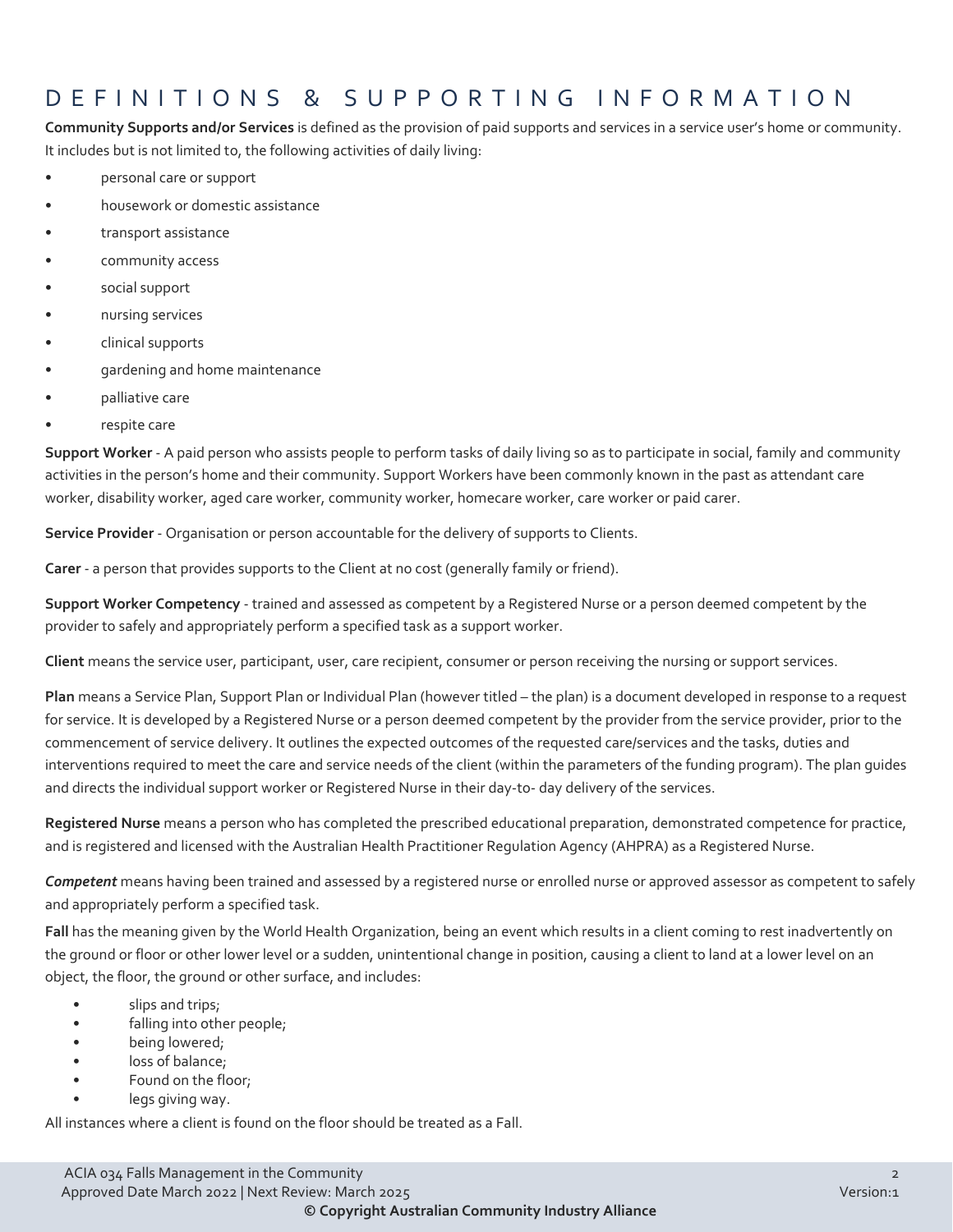**FRAT** means the Falls Risk Assessment Tool developed by the Peninsular Health Falls Prevention Service, as updated from time to time.

**Full Physical Assistance** means one on one physical effort from another person or persons is required throughout the walking or transfer or bed movement task.

**Standby Assistance** means standby in case physical effort or verbal cues from one person is required during the specified activity of walking or transfers or bed movement. This involves a commitment of support workers on a one to one basis and setting-up activities for a client is required to enable a task of walking or transfer or bed movement in a safe manner. These activities may involve but are not limited to locking wheels on a wheelchair or adjusting foot plates or side arm plates, handing the client a mobility aid, setting up/checking the bed pole or monkey bars, guiding with bed mechanism, fitting of callipers, leg braces or lower limb prostheses.

**Supervision** means setting-up activities for a client is required to enable a task of walking or transfer or bed movement in a safe manner. These activities may involve but are not limited to locking wheels on a wheelchair or adjusting foot plates or side arm plates, handing the client a mobility aid, setting up/checking the bed pole or monkey bars, guiding with bed mechanism, fitting of callipers, leg braces or lower limb prostheses. Supervision also comprises of verbal prompts needed to enable safe walking or transfers or bed movement.

**Therapist** means a physiotherapist, occupational therapist or allied health therapist.

## GUIDELINE

#### **Risk Factors for Falls**

#### Intrinsic - Personal factors

- History of falling
- Deterioration in health, mobility and strength associated with ageing
- Impaired gait and balance
- Certain medical conditions such as: Parkinson, Dementia, Depression, Osteoporosis, Cataract, Glaucoma, Low BP, Incontinence
- Lack of exercise linked with poor muscle tone and low bone density
- Alcohol use
- Polypharmacy, diuretics and / or medications that affect balance, vision, alertness e.g. sedatives, antipsychotics, anti-Parkinson's, antihypertensive medications
- General fatigue or associated with wandering / pacing behaviour
- Inadequate nutrition and diet
- Impaired cognition / confusion
- Diabetes mellitus
- **Anticoagulants**

#### Extrinsic - Environmental factors

- Uneven or loose surfaces such as: cracked footpath, loose pebbles.
- Inadequate lighting
- Slippery floors
- Activities of daily living
- Time of day
- Hospitalisation
- People traffic, crowds
- Poor steps / stairways design or repair
- Height of chairs
- Unfamiliar surroundings
- Unsecured covers such as carpets, rugs Inadequate footwear

The greater the number of risk factors, the greater their chance of falling. By reducing the number of risk factors we can also reduce the falling or the number of falls.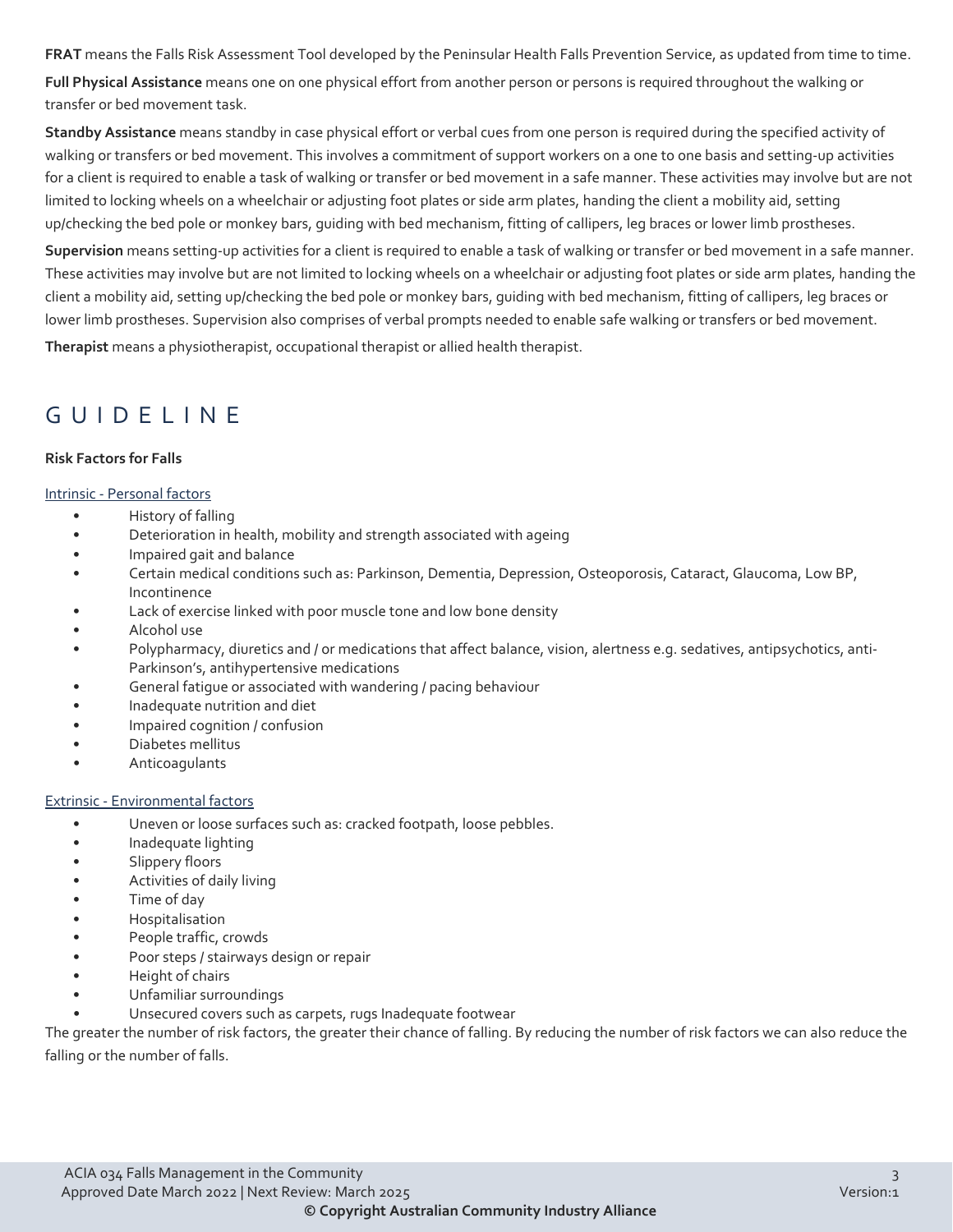**Assessing the risk -** Optimal fall prevention will involve a care team approach from the GP, Physiotherapist and support worker.

**Identification of falls risk factors -** Provision of suitable furniture, lighting and environment for the client's safe negotiation and access. Education of support workers to ensure comprehensive knowledge of clients' requirements. Support workers must follow plan directions and report any changes to clients' mobility.

**Medical & Medication review -** Client's at risk of falls are to be referred to the GP for a comprehensive medical / medication review. This review may include review of medications by the Pharmacist. Long acting sedative-hypnotic medication should be avoided. Regular review of medication modifications may be needed at the time of intercurrent illness because of altered pharmacokinetics.

**Sensory Evaluation (vision)-** Referral to the optometrist to determine if a change in vision has occurred increasing the risk to fall.

**Appropriate footwear -** Initial assessment includes assessment of client footwear to ensure appropriateness.

**Hip protectors –** May be assessed as clinically required to reduce the risk of adverse outcomes following a fall.

**Assistive devices -** The plan should assess the client for any assistive devices necessary and consults with the Manager, client / representative.

**Comprehensive continence management -** Bladder control is a complex integration of psychological, social, environmental, physical and anatomical factors. Urgency needs to be addressed as it significantly increases the risk of falling.

**Comprehensive behaviour assessment / strategies -** Investigation and alleviation of causes of restlessness, agitation in high-risk individuals such as pain, discomfort, loneliness, hunger, thirst or environmental irritations (e.g. noise).

**Exercises -** Support worker can provide hands on exercises as per the care plan. Documentation that the program as assessed is followed. Changes to a client's ability to participate must be reported to the Manager.

**Restraint –** Can often cause more severe injuries so should be minimised, and ideally eliminated. Consider all other alternatives sensor mats, non slip mats, High/Low beds, fall out mat , increased observation, activity.

#### Observations post fall and why?

It is important post incident that a thorough assessment of the client is undertaken to ensure that no physical injury has occurred. The risk of head injury is a real consideration and can be harder to identify particularly in a client that may have cognitive changes already and poor pupil or limb movement before the fall.

A full set of neurological observations may be undertaken at structured intervals will assist us to identify the changes associated with an internal haemorrhage, and should be guided by clinicians / medical practitioner.

Likewise anticoagulant therapy can cause bleed from a shake to the brain rather than just being caused by direct contact so these clients should be considered to be at a higher risk.

#### **What are you looking for?**

Isn't it easy to have a special formula that says when this changes to that we know the client needs to be sent to hospital?

Unfortunately, that doesn't happen so our main goal is to identify the changes that signify something is different.

- Changes in the basic observations themselves (BP, Pulse, pupil size, etc.)
- Changes in the client's conscious state
- Changes in the client's ability to move/use their limbs to the extent they were before
- Unusual changes to their speech / thought patterns
- The client complaining of just not feeling right

ACIA 034 Falls Management in the Community 4 ACIA 034 Falls Management in the Community 4 ACIA 034 Falls Management in the Community Approved Date March 2022 | Next Review: March 2025 Version:1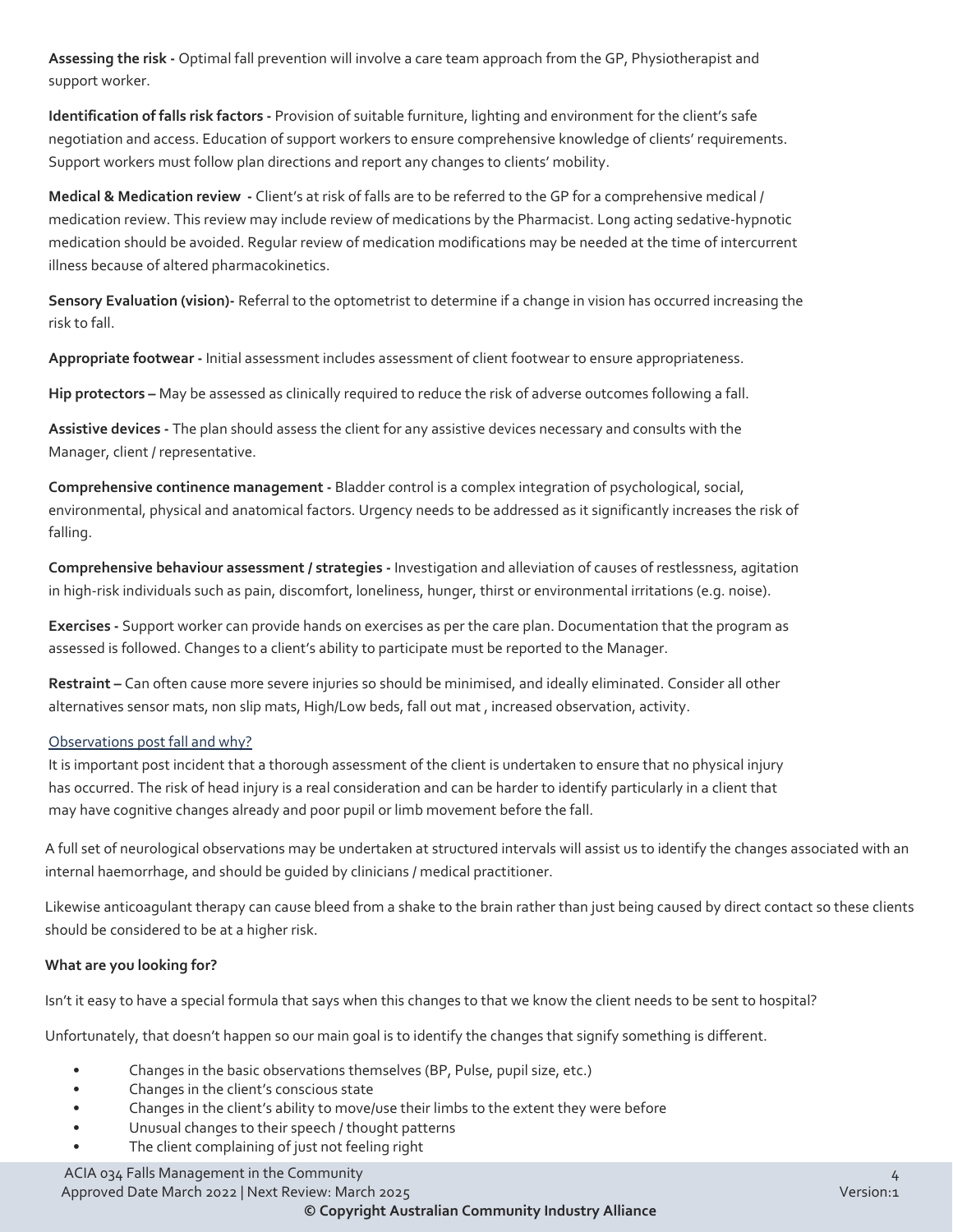Any change at all should be immediately reported to a Manager / Clinician who will fully assess the client and may call in medical intervention.

Remember these changes may occur in the day or so after the fall so support worker should be continuing to observe and report any changes in the few days following the fall.

The mobility assessment and mobility and/or rehabilitation plan should be included in a client's care plan and communicated to all support workers providing hands on mobility assistance to the Client by the Therapist and Care Manager at all handover meetings and/or operation meetings.

Even minor changes in the mobility status of a client can lead to fall. Early interventions in these cases are important for the maintenance of the client safety and wellbeing.

(Axmon et al., 2018; Cahill et al., 2014; Choo et al., 2021; Church et al., 2015; Craig et al., 2020; Francis-Coad et al., 2016; Gemmeke et al., 2021; Hemsley et al., 2019; Ho et al., 2018; Ho et al., 2020; Karlsson et al., 2013; Makino et al., 2018; Ng et al., 2019; Sherrington et al., 2020; Sugitani & Ito, 2021)

### RESOURCE DOCUMENTS

- External ACIA Guidelines 002 Care and Service Provision in the Community
- Australian Community Industry Standards (ACIS)
- Commonwealth Quality of Care Principles 1997 (Cth)
- Aged Care Quality Standards
- Falls Prevention Manual, Falls Prevention Service, Peninsula Health, 2005
- Axmon, A., Sandberg, M., Ahlstrom, G., & Midlov, P. (2018). Fall-risk-increasing drugs and falls requiring health care among older people with intellectual disability in comparison with the general population: A register study. *PLoS One*, *13*(6), e0199218[. https://doi.org/10.1371/journal.pone.0199218](https://doi.org/10.1371/journal.pone.0199218)
- Cahill, S., Stancliffe, R. J., Clemson, L., & Durvasula, S. (2014). Reconstructing the fall: individual, behavioural and contextual factors associated with falls in individuals with intellectual disability. *J Intellect Disabil Res*, *58*(4), 321-332. <https://doi.org/10.1111/jir.12015>
- Choo, P. L., Tou, N. X., Jun Pang, B. W., Lau, L. K., Jabbar, K. A., Seah, W. T., Chen, K. K., Ng, T. P., & Wee, S. L. (2021). Timed Up and Go (TUG) Reference Values and Predictive Cutoffs for Fall Risk and Disability in Singaporean Community-Dwelling Adults: Yishun Cross-Sectional Study and Singapore Longitudinal Aging Study. *J Am Med Dir Assoc*, *22*(8), 1640- 1645[. https://doi.org/10.1016/j.jamda.2021.03.002](https://doi.org/10.1016/j.jamda.2021.03.002)
- Church, J. L., Haas, M. R., & Goodall, S. (2015). Cost Effectiveness of Falls and Injury Prevention Strategies for Older Adults Living in Residential Aged Care Facilities. *Pharmacoeconomics*, *33*(12), 1301-1310[. https://doi.org/10.1007/s40273-015-0313-8](https://doi.org/10.1007/s40273-015-0313-8)
- Craig, J. J., Bruetsch, A. P., Lynch, S. G., & Huisinga, J. M. (2020). Trunk and foot acceleration variability during walking relates to fall history and clinical disability in persons with multiple sclerosis. *Clin Biomech (Bristol, Avon)*, *80*, 105100. <https://doi.org/10.1016/j.clinbiomech.2020.105100>
- Francis-Coad, J., Etherton-Beer, C., Bulsara, C., Nobre, D., & Hill, A. M. (2016). Using a community of practice to evaluate falls prevention activity in a residential aged care organisation: a clinical audit. *Aust Health Rev*. <https://doi.org/10.1071/AH15189>
- Gemmeke, M., Koster, E. S., Janatgol, O., Taxis, K., & Bouvy, M. L. (2021). Pharmacy fall prevention services for the community-dwelling elderly: Patient engagement and expectations. *Health Soc Care Community*. <https://doi.org/10.1111/hsc.13475>
- Hemsley, B., Steel, J., Worrall, L., Hill, S., Bryant, L., Johnston, L., Georgiou, A., & Balandin, S. (2019). A systematic review of falls in hospital for patients with communication disability: Highlighting an invisible population. *J Safety Res*, *68*, 89-105. <https://doi.org/10.1016/j.jsr.2018.11.004>
- Ho, P., Bulsara, C., Patman, S., Bulsara, M., Downs, J., & Hill, A. M. (2018). Investigating falls in adults with intellectual disability living in community settings and their experiences of post-fall care services: protocol for a prospective observational cohort study. *BMC Geriatr*, *18*(1), 171[. https://doi.org/10.1186/s12877-018-0862-8](https://doi.org/10.1186/s12877-018-0862-8)
- Ho, P., Bulsara, C., Patman, S., Downs, J., & Hill, A. M. (2020). Exploring enablers and barriers to accessing health services after a fall among people with intellectual disability. *J Appl Res Intellect Disabil*, *33*(3), 604-617. <https://doi.org/10.1111/jar.12704>